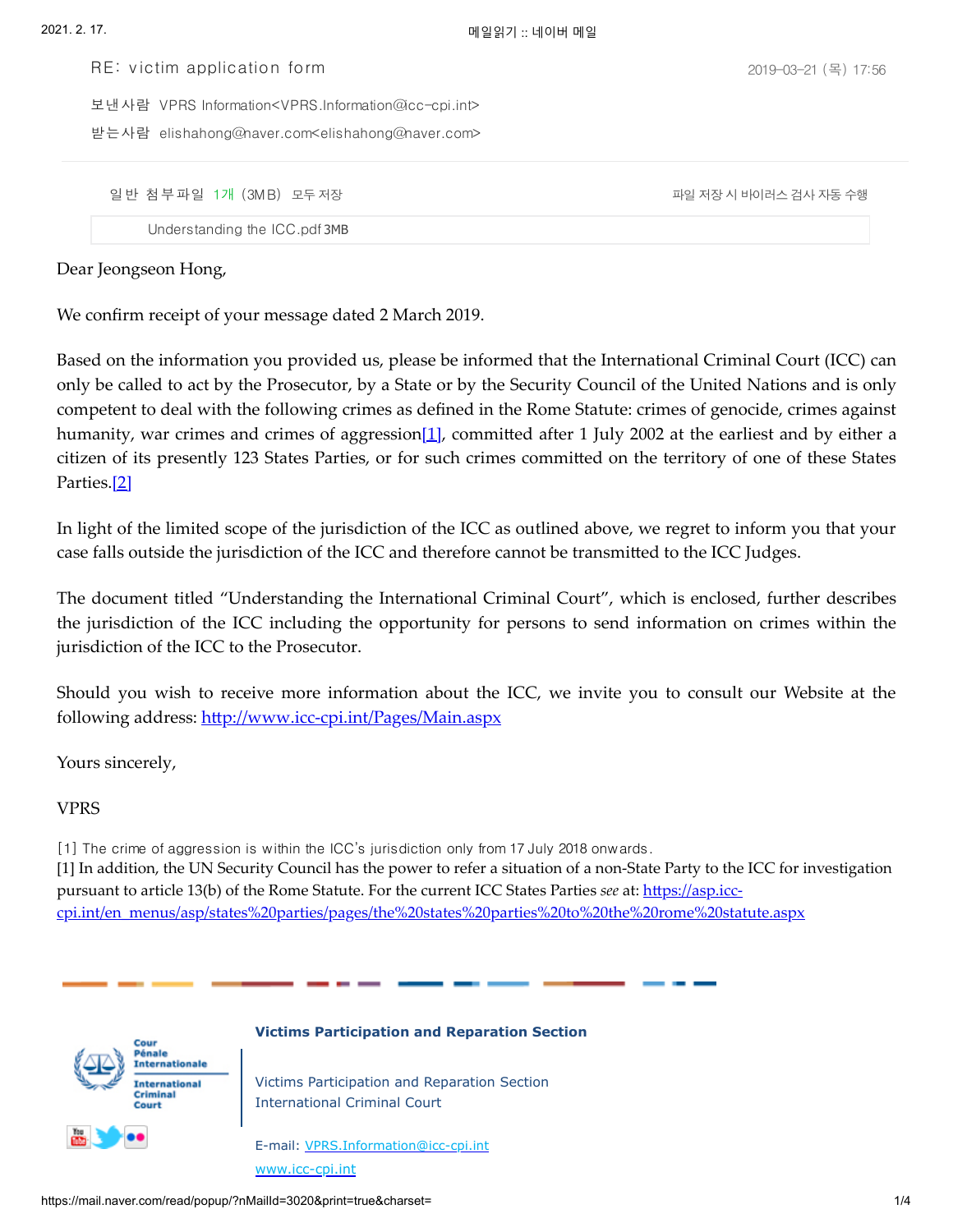*International Criminal Court (ICC Permanent Premises) Visiting address: Oude Waalsdorperweg 10, 2597 AK, The Hague Mail address: PO Box 19519, 2500 CM, The Hague*

**From:** 홍정선 [mailto:elishahong@naver.com] **Sent:** 02 March 2019 07:48 **To:** VPRS Information **Subject:** RE: victim application form

Hello, thank you for your guiding reply.

The victim application form that I am requiring is for my own case originated from S. Korea about 30 years ago.

In 2017, I applied for asylum in Swiss, and the Swiss authority refused after 1 month detention at their airport as the whole representative of Schengen area, which means that ...

I cannot contact the legal system of S. Korea.

This is a long term massive- scale national criminal which will affect the whole humanity evil.

I need a victim application form for this reason. If you refuse to help me, I will try another till I be free again as when I was born.

Thanks.

Jeongseon Hong.

-----Original Message----- **From:** "VPRS Information"<VPRS.Information@icc-cpi.int> **To:** "elishahong@naver.com"<elishahong@naver.com>; **Cc: Sent:** 2019-03-01 (금) 19:58:39 (GMT+09:00) **Subject:** RE: victim application form

Dear Jeongseon Hong,

Thank you for your message.

Please specify for which country situation and, if applicable, which case before the ICC you are requesting the victim application form for participation in the proceedings. We will then be in a position to provide you with the relevant information.

Kind regards,

VPRS

**Victims Participation and Reparation Section**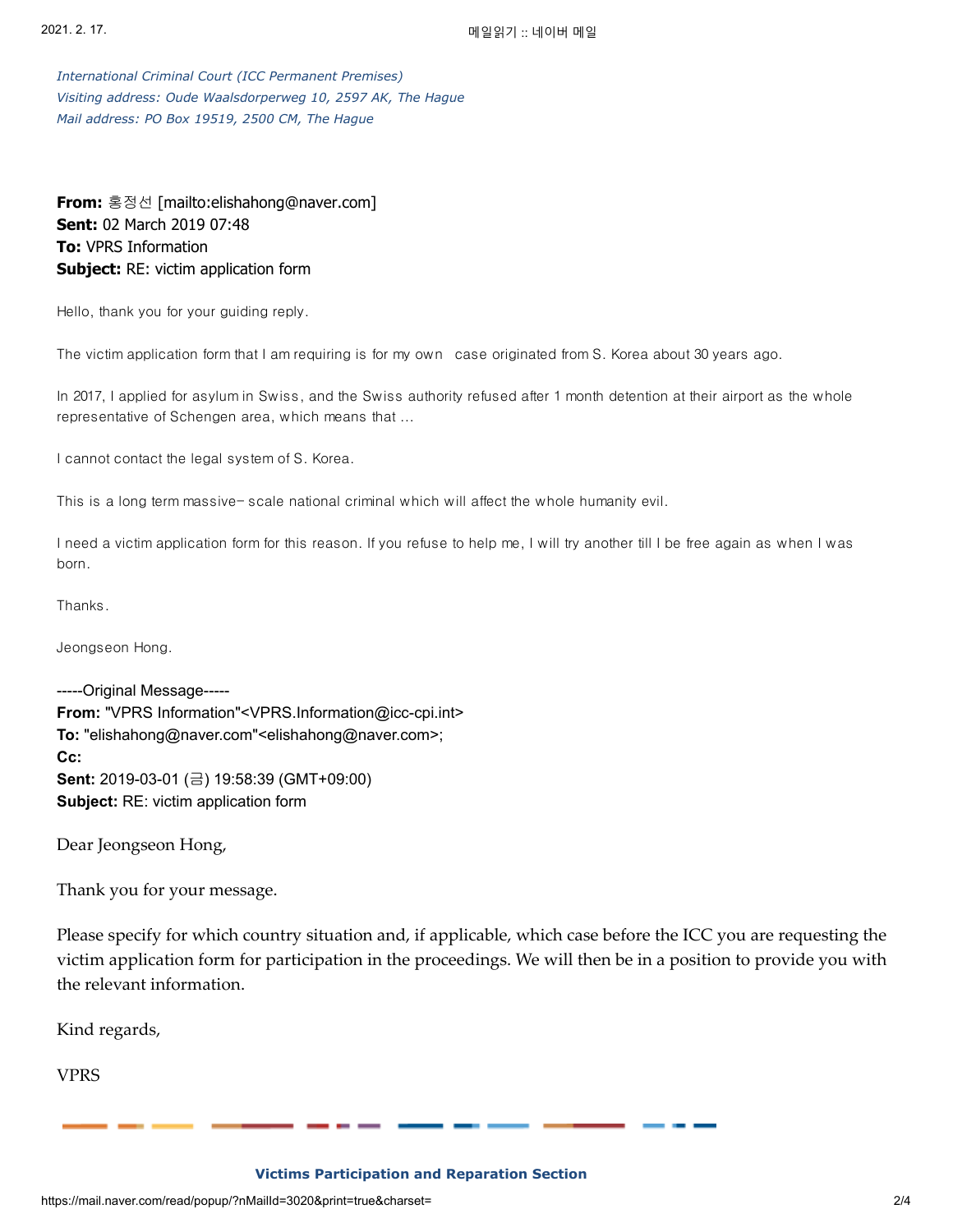

Victims Participation and Reparation Section International Criminal Court

E-mail: [VPRS.Information@icc-cpi.int](mailto:VPRS.Information@icc-cpi.int) [www.icc-cpi.int](https://mail.naver.com/read/popup/www.icc-cpi.int)

*International Criminal Court (ICC Permanent Premises) Visiting address: Oude Waalsdorperweg 10, 2597 AK, The Hague Mail address: PO Box 19519, 2500 CM, The Hague*

**From:** 홍정선 [mailto:elishahong@naver.com] **Sent:** 28 February 2019 14:26 **To:** VPRS Information **Subject:** victim application form

Good day !!

I need a victim application form, please.

Thanks,

Jeongseon Hong

This message contains information that may be privileged or confidential and is the property of the International Criminal Court. It is intended only for the person to whom it is addressed. If you are not the intended recipient, you are not authorized by the owner of the information to read, print, retain copy, disseminate, distribute, or use this message or any part hereof. If you receive this message in error, please notify the sender immediately and delete this message and all copies hereof.

Les informations contenues dans ce message peuvent être confidentielles ou soumises au secret professionnel et elles sont la propriété de la Cour pénale internationale. Ce message n'est destiné qu'à la personne à laquelle il est adressé. Si vous n'êtes pas le destinataire voulu, le propriétaire des informations ne vous autorise pas à lire, imprimer, copier, diffuser, distribuer ou utiliser ce message, pas même en partie. Si vous avez reçu ce message par erreur, veuillez prévenir l'expéditeur immédiatement et effacer ce message et toutes les copies qui en auraient été faites.